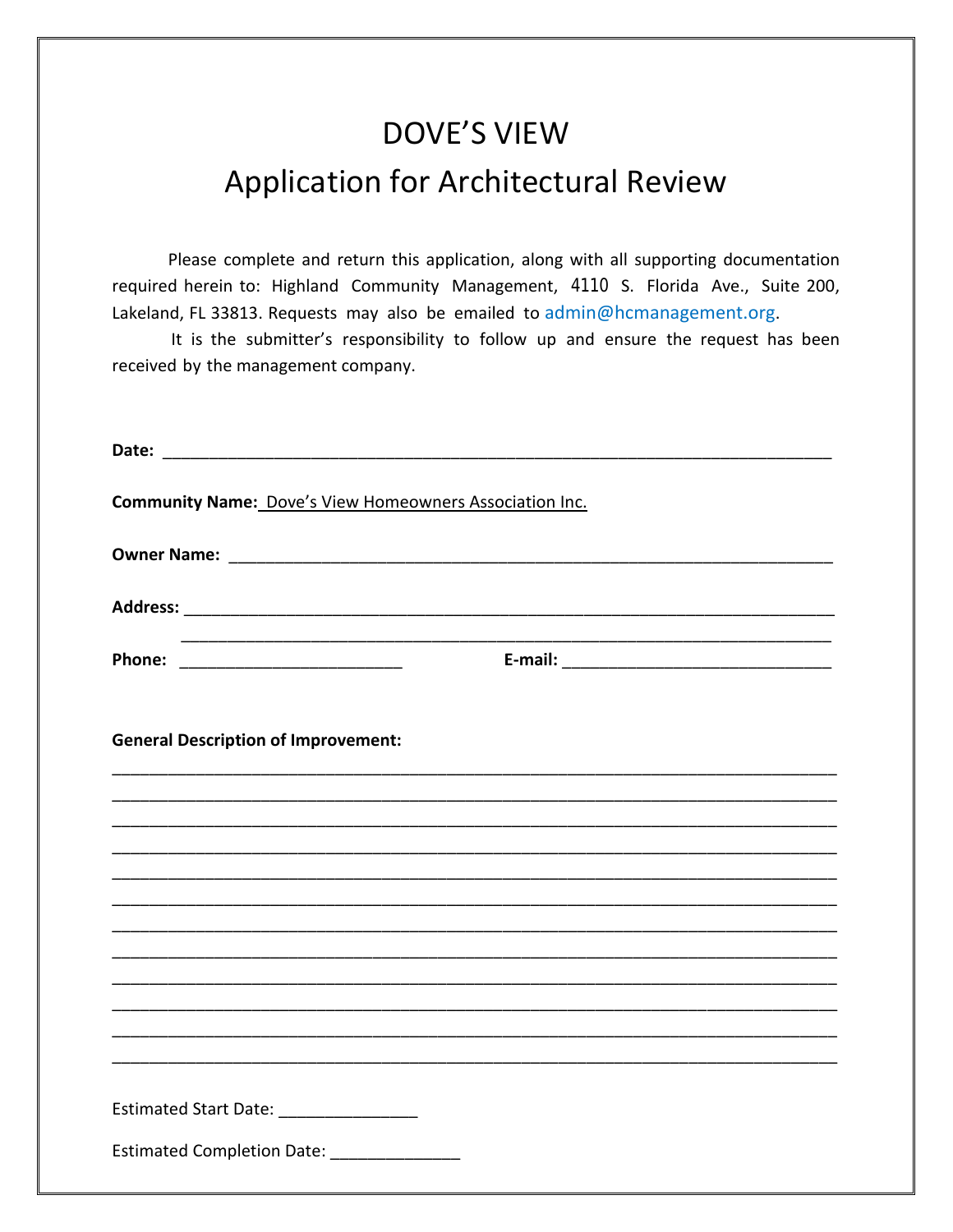#### **Required Exhibits and Supporting Documentation.**

The supporting documentation listed below must accompany this architectural review application, as applicable for the proposed change. An application submitted without all required submissions must be considered incomplete and returned to the applicant.

Paint Colors – A sample and model number of the color(s) to used must be provided, both for repainting and for structural additions.

Finish Materials - A description and/or sample of all finish materials to be used for the exterior surface of proposed improvements must be provided.

Site Plans – A site plan, drawn to scale, showing the location and dimensions of the proposed improvement, including orientation with respect to the property lines, unit, and adjacent dwelling units must be provided for decks, patios, walls, storage sheds, fences, major landscape changes which require approval, and structural additions to the home.

Architectural Drawings and Landscape Plans – Detailed architectural drawings or plans must be provided for decks, storage, any structural additions to the home and major landscape improvements which would change the topography of the lot or landscape plan originally provided by builder.

Photographs – The inclusion of photographs is appropriate for exterior lighting fixtures, decorative objects and similar cosmetic additions to the unit or lot.

Other Exhibits – Other exhibits may be required in order to permit adequate evaluation of the proposed change. Homeowners are advised to seek guidance from the Architectural Review Committee or Managing Agent prior to the submission of an application.

#### **NOTES**

The review of this subject application shall not be construed to represent that the subject Homeowners Association, its Committees, the managing agent, or its successors and assigns had undertaken any assessment, evaluation, or consideration of the structural integrity, adequacy, or capacity of the proposed improvement. Nor shall this review be construed to represent that the above has undertaken any review of the mechanical, electrical, plumbing, or other technical designs relative to the proposed improvement.

Unless otherwise noted in the review notice, the review of the subject application shall not be construed to represent that the subject Homeowners Association, its Committees, the managing agent, or its successors and assigns had undertaken any assessment, evaluation, or consideration of the lot drainage/grading functions, soil conditions, any possible adverse drainage or storm water runoff conditions caused by the proposed improvement, or adverse effects on the subject improvement from the sources either on or off the subject property.

Where required, appropriate building permits shall be obtained from the appropriate municipal authority, and posted as required on the jobsite, prior to the commencement of any construction. Nothing contained herein shall be construed as a waiver of said requirement.

Owner understands and agrees that no work on this request will commence until written approval has been obtained from the Architectural Review Committee.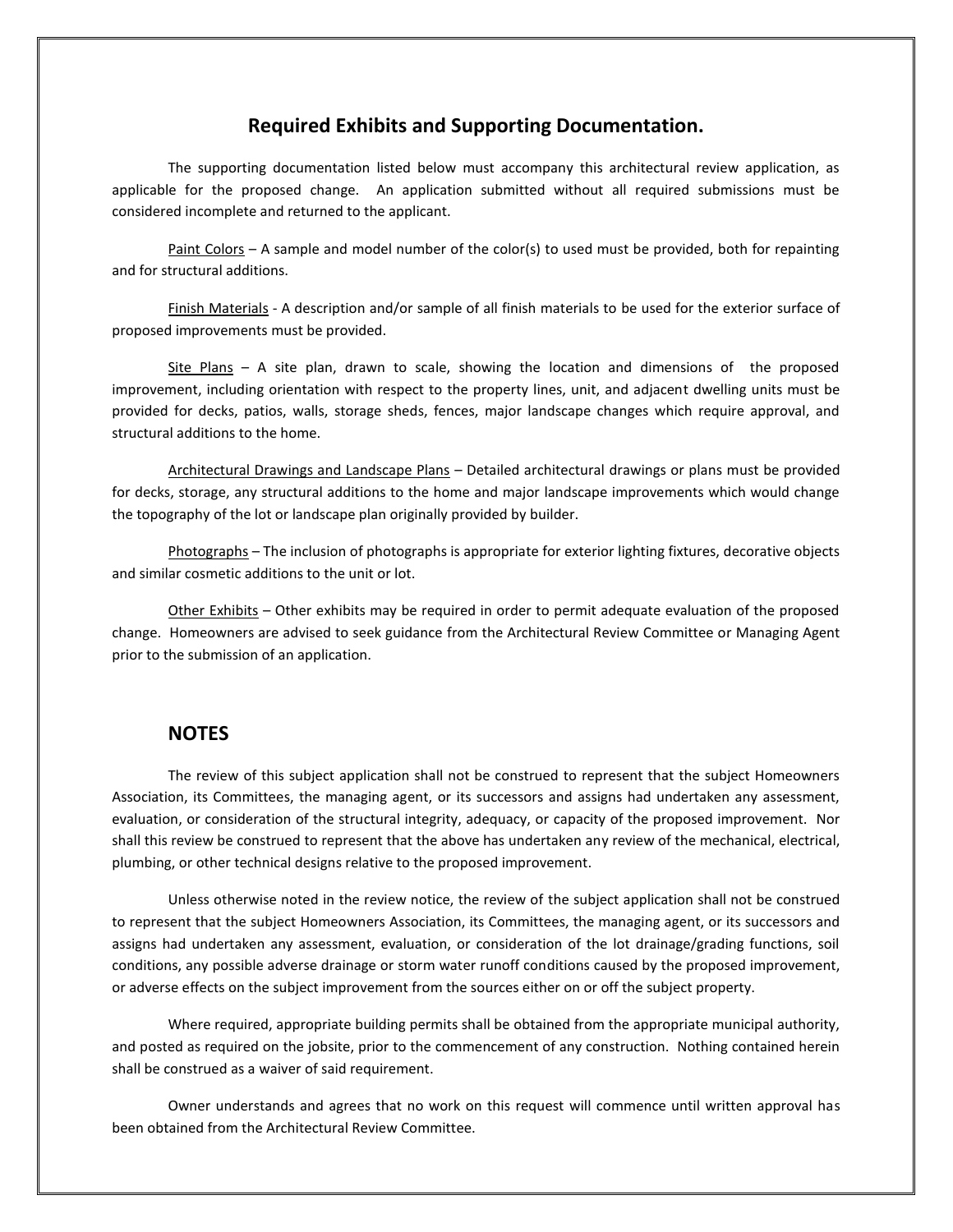Owner further understands and agrees that any exterior alterations undertaken before written approval is obtained is not permitted and that the Owner may be required to restore the property to its former condition at Owner's own expense if such alteration are made and subsequently disapproved in whole or part. Further, owner understands that any legal expense associated therewith may be the responsibility of Owner, in accordance with the restrictive covenants and applicable Florida Statutes.

Owner agrees to give the Architectural Review Committee and/or Managing Agent, express permission to enter on the Owner's property at a reasonable time to inspect the proposed project, the project in progress and the complete improvement.

Owner understand and agrees that the use of any portable sanitary stations, waste dumpsters, onsite storage equipment, or other tools necessary for the construction of the subject improvement shall not be maintained on any common property or the property of the other lot owners without express written permission, shall be allowed to remain on the subject property for only so long as the work continues, and shall be promptly removed upon completion.

Owner understands that any damages to common property on adjoining lots caused by the construction of the subject improvement must be promptly restored by the lot making this application. In limited circumstance, the Board of Directors may require a surety bond or other money deposit where damage to other property is known in advance to be required in the course of constructing the subject improvement.

Owner understands and agrees that the jobsite must be maintained in a neat and orderly fashion at all times during construction. Waste which inadvertently blows in to the common property or onto adjoining lots must be promptly removed. Construction activity which generated excessive noise, including, but not limited to, roofing, operation of heavy equipment, framing, drywall, masonry, or carpentry, may only occur during regular business hours. Interior trades may operate at any reasonable hour provided such activity caused no noise or light spillage nuisance to adjoining lots. The Board of Directors shall have the authority to determine whether such nuisance exists and to further restrict the construction activity for the safety, comfort and welfare of the adjoining lot owners.

**\_\_\_\_\_\_\_\_\_\_\_\_\_\_\_\_\_\_\_\_\_\_\_\_\_\_\_\_\_\_\_\_\_\_\_\_\_\_\_\_\_\_\_\_\_\_\_\_\_\_\_\_\_\_\_\_\_\_\_\_\_\_\_\_\_\_\_\_\_\_\_\_\_\_\_\_\_\_**

| Date: _________________                        |  |
|------------------------------------------------|--|
|                                                |  |
| Received by ARC: _____________________________ |  |
| Approved by ARC: _______________________       |  |
|                                                |  |
|                                                |  |

### **APPROVED REQUESTS ARE GOOD FOR A TIME PERIOD OF 90 DAYS. IF WORK IS NOT COMPLETED, A NEW FORM WILL NEED TO BE SUBMITTED FOR APPROVAL.**